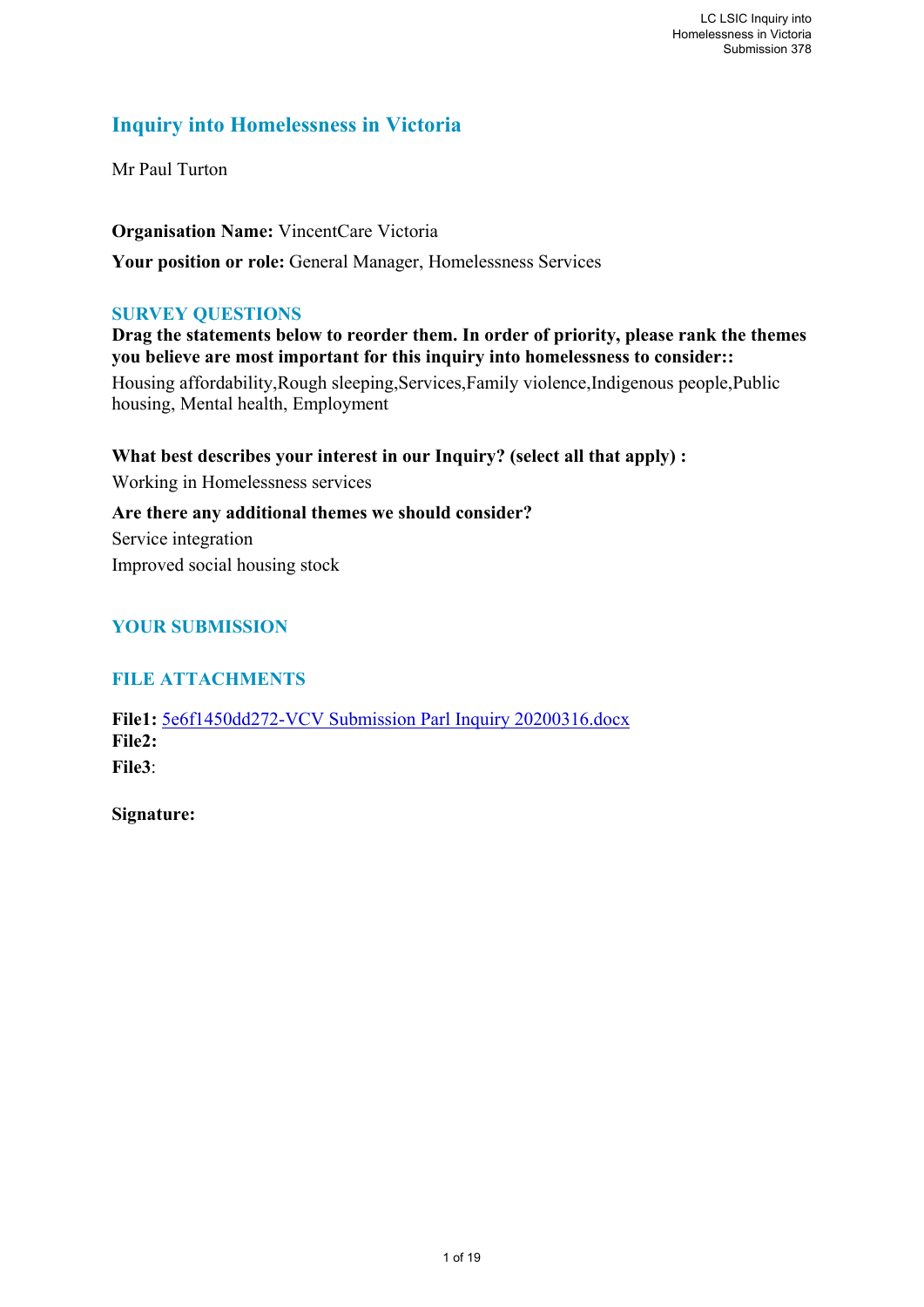

## **Submission to the Victorian parliamentary inquiry into Homelessness**

VincentCare Victoria welcomes the Parliamentary Inquiry into Homelessness and commends the Victorian Government's readiness to examine the challenges facing our homelessness system and envision how better to meet the needs of all Victorians.

VincentCare is grateful for this opportunity to make a submission to the Victorian Parliament's Inquiry into Homelessness and believe that such an inquiry must begin with the view that homelessness is a social justice issue, not a charitable/welfare issue. Homelessness will not be properly addressed or overcome with trifling gestures that make us think we have done our duty, while dulling our conscience to this much wider and persistent social problem.

VincentCare views homelessness as a significant social and economic 'wicked problem' that can only be solved with informed expert leadership that is determined to invest in solutions that address the underlying social and structural causes of homelessness as well as its impact.

VincentCare is committed to the principles of social justice and social inclusion that aim to ensure that every person is treated with dignity and respect regardless of their ability, cultural background, ethnicity, gender identity, sexual orientation or religion. These are the principles that have informed our submission and the recommendations outlined below.

As providers of services for disadvantaged and vulnerable people throughout metropolitan and regional Victoria, VincentCare staff observe the high numbers of people presenting at our homelessness services, their frequent intersectional needs, especially regarding family violence, mental health and the abuse of alcohol and other drugs.

All people aspire to thrive, contribute, and belong. Being safely housed is foundational to our basic human needs. Homelessness, family violence, poor mental health, alcohol and drug misuse, and poverty are inextricably linked, both as causes and symptoms of the homelessness experience. Victoria has too little housing stock to support sustainable solutions to the intersectional disadvantages of homelessness. VincentCare urges the Victorian Government to make more social housing available until there are enough safe places for all Victorians to live, whether people are in crisis or requiring safe, long term housing and social connections.

A summary of VincentCare's seven recommendations to the inquiry are outlined below.

## **VincentCare Victoria - Our recommendations**

**Recommendation 1 –** The Victorian Government immediately and directly invest and promote sustainable investment in long term social housing stock, including crisis supported accommodation models that enable integrated support.

**Recommendation 2 –** The Victorian Government ensures that funded homelessness support services are accountable for service integration and continuity of care across sectors and agencies.

**Recommendation 3 –** The Victorian Government invests in strategies to promote improved early identification, referral and shared care for those experiencing family violence.

VincentCare Victoria submission to the Victorian Parliamentary Inquiry into Homelessness - March 2020 Page 1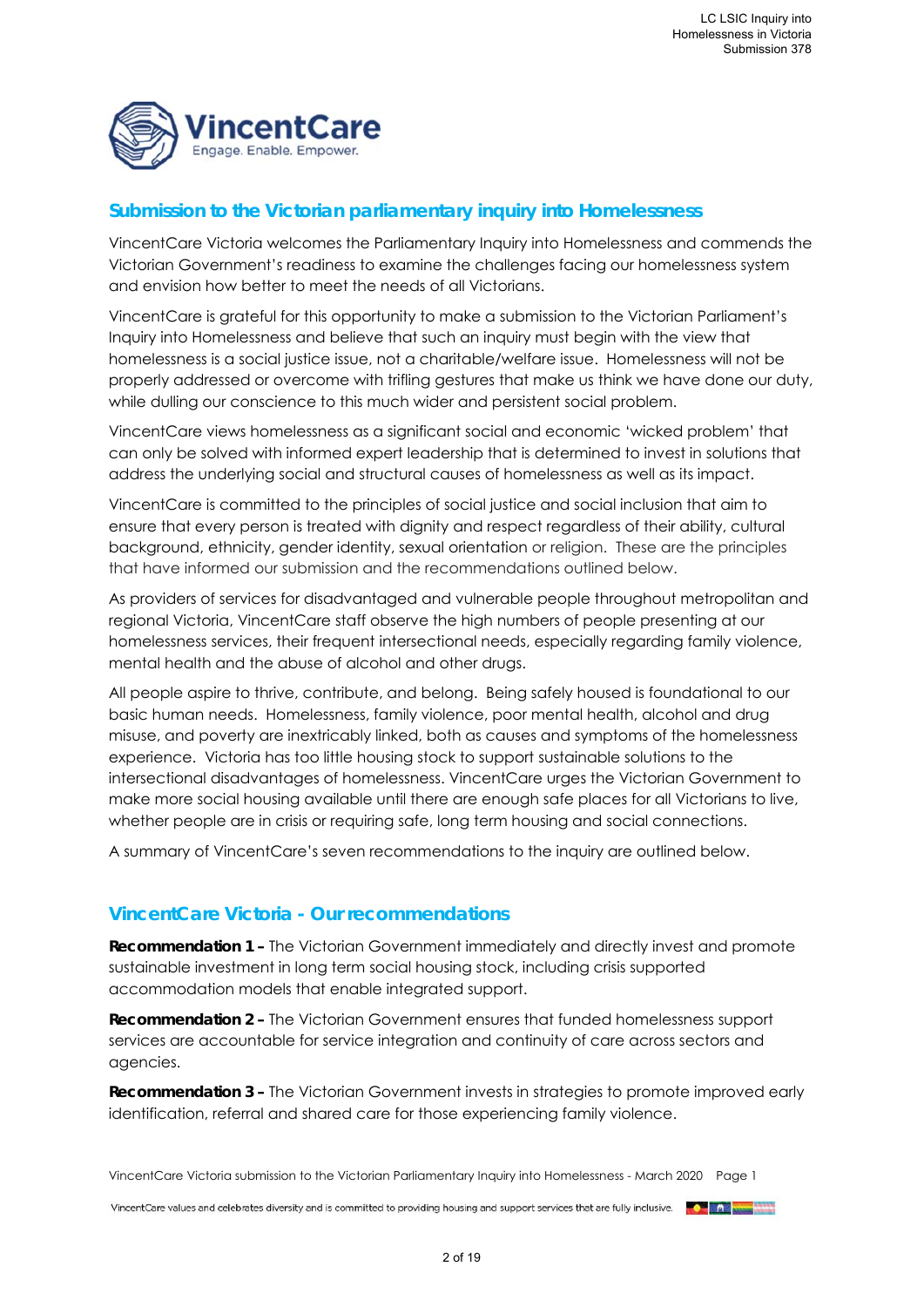**Recommendation 4 -** The Victorian Government invests in initiatives to provide safe housing to support improved mental health outcomes, with shared accountability for maintaining safe housing across the homelessness and mental health sectors.

**Recommendation 5 -** The Victorian Government promotes new initiatives to improve service integration and cooperation between Specialist Homelessness service and the Alcohol and Other Drug support sector.

**Recommendation 6 –** The Victorian Government requires all funded agencies to demonstrate that the diverse and individual needs of every person is supported to increase the likelihood of successful housing and social outcomes.

**Recommendation 7 –** The Victorian Government ensures that strategies are embedded across sectors to ensure that Child Protection practice stops increasing the risk of homelessness for women and vulnerable children

VincentCare supports people who aspire, like the wider Victorian community, to have a safe home and community to which they can contribute meaningfully, free from violence. These same people also want access to effective health care, including community based and acute mental health care, when they need it. VincentCare's Homelessness Recovery Model (HRM) treats homelessness as an episodic rather than lifelong experience. Financial independence, including a humane Newstart allowance, effective health care, and education pathways that support children who are experiencing homelessness are important components of the homelessness recovery journey.

This is our wicked problem - Homelessness can become habitual. Ironically the risk of homelessness can increase after a person has been housed because they do not have the confidence, support and skills to maintain and sustain their housing.

Housing stock can be planned and paid for, both by government, and with proper inclusionary zoning laws, by the private sector - we simply must choose to do it. The intersectionality of disadvantage is a persistent challenge. Respectfully consultation with our clients and service users is already assisting VincentCare to redesign services from the service user's perspective. Similarly, cross-sector services and funding should be configured to provide care that links shared risk assessment, sequenced interventions and periods of support that focus on clients achieving and maintaining safe housing and social connections.

This work has begun in Victoria including "A New Approach to Single Households" (ANASH). The ANASH model provides an individually tailored and responsive model of care that has been piloted, tested and delivered by a cross sector panel. This model was developed in close partnership with Specialist Homelessness Support agencies and the Victorian Government through the Department of Health and Human Services (DHHS) in the Hume-Moreland region.

Our submission is two pronged. Victoria must increase its social housing stock, both at the point of crisis and in the long term. Ironically, this alone will not end homelessness. Rather, our clients can be at risk of homelessness once they have secured housing unless there is cross sector, coordinated long term support to allow our clients to address the issues that initially resulted in their vulnerability to homelessness.

VincentCare Victoria submission to the Victorian Parliamentary Inquiry into Homelessness - March 2020 Page 2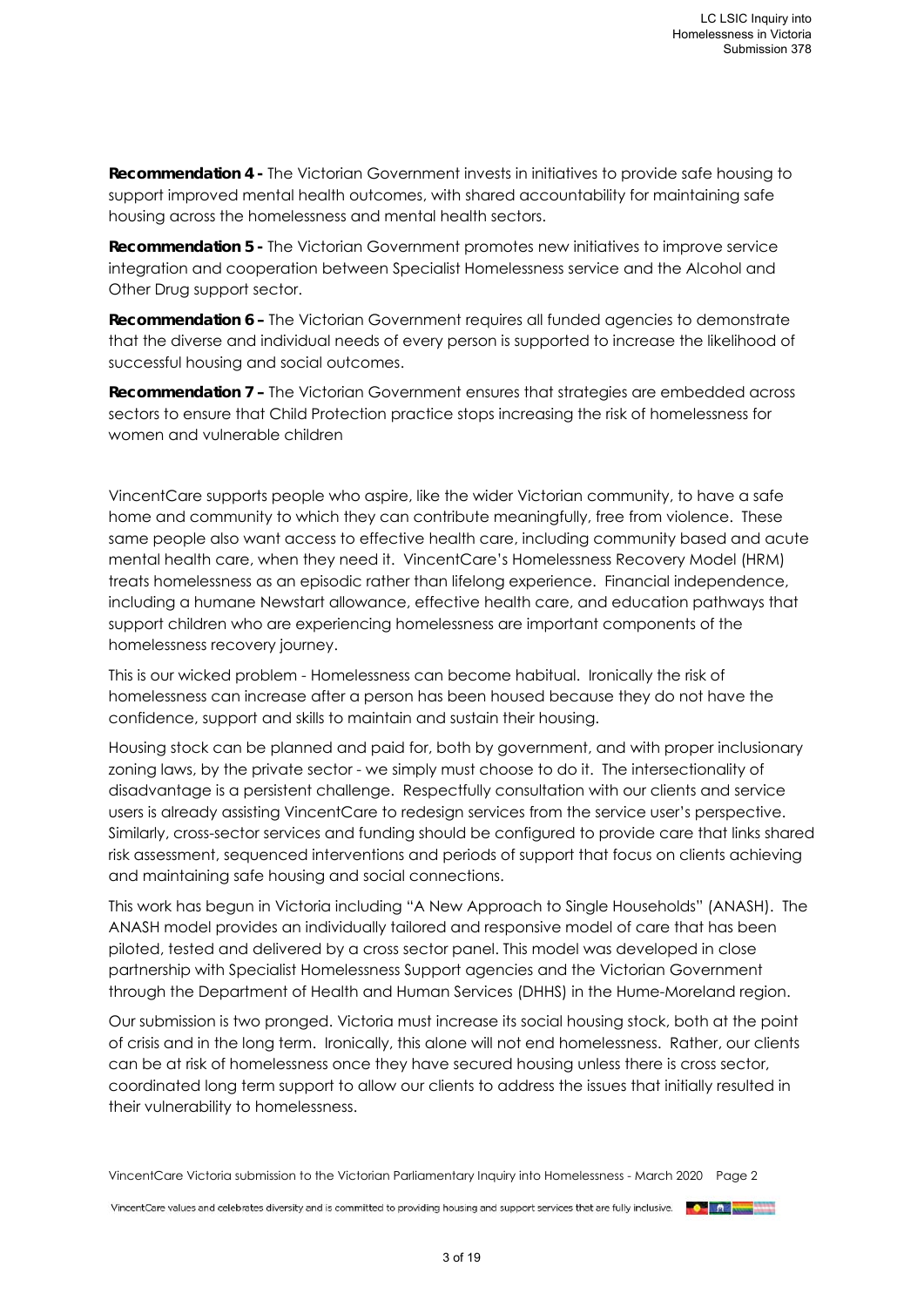For this reason our recommendations are based on the following two needs:

- 1. Safe, secure and sustainable housing options
- 2. Integrated long-term support of a common client to reduce the intersectional disadvantage that has resulted in their vulnerability to homelessness.

There are good examples of where better integration improves long term outcomes for clients. VincentCare recommends, in addition to providing more social housing options, that funding models, targets and processes be varied to enable shared care of a common client in order to achieve positive and sustainable housing and social outcomes.

Through this submission, VincentCare Victoria wishes to demonstrate an ongoing commitment to continue to work with the Victorian Government, other agencies and the community to improve health and wellbeing outcomes for all Victorians.

Yours sincerely

#### **Quinn Pawson**

Chief Executive Officer VincentCare Victoria

VincentCare Victoria submission to the Victorian Parliamentary Inquiry into Homelessness - March 2020 Page 3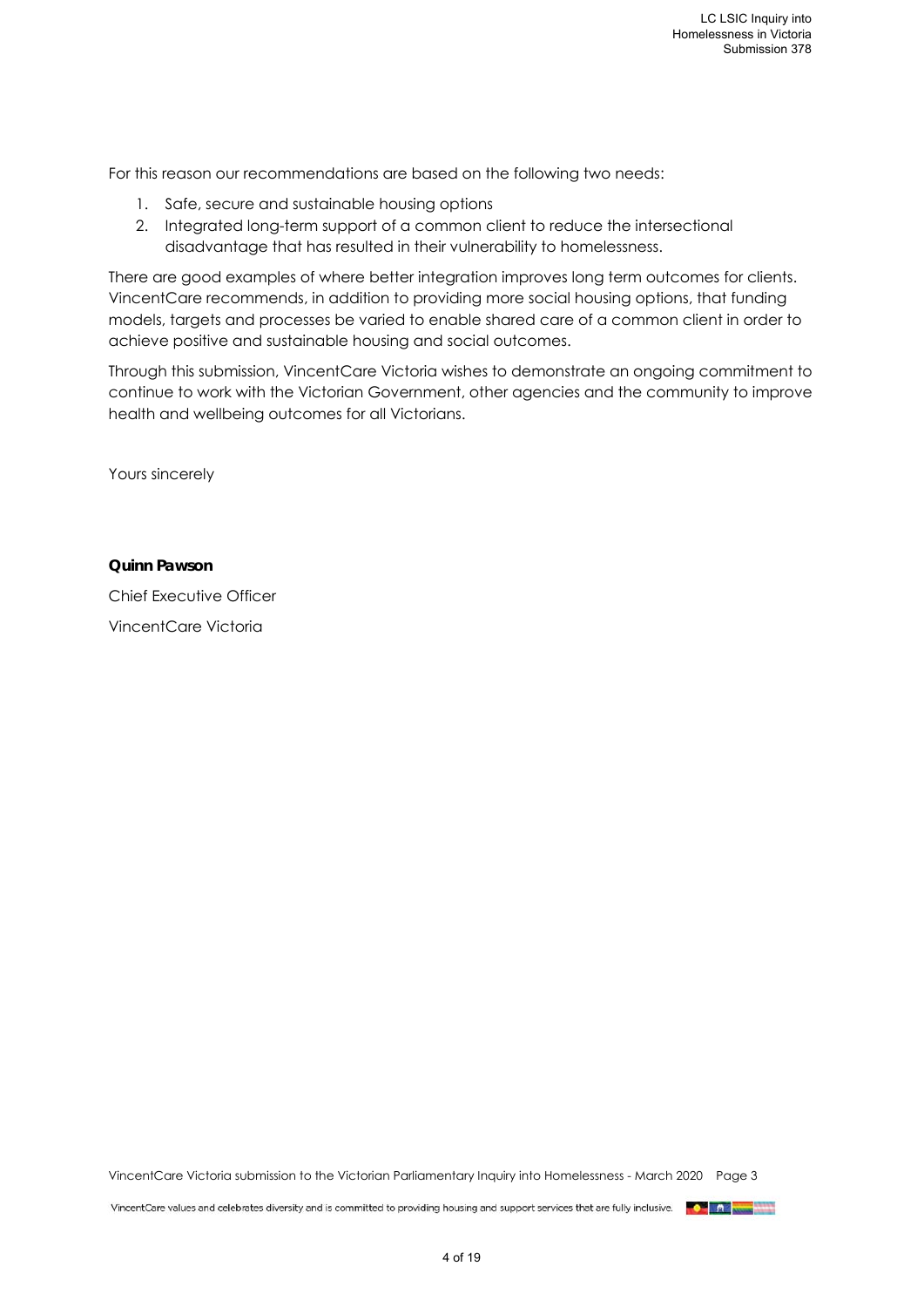

## **About VincentCare Victoria and the people we support**

VincentCare Victoria (VCV) was established by the St Vincent de Paul Society Victoria in 2003 to deliver services for disadvantaged and vulnerable people; including those who experience homelessness, live with disability, are ageing and socially isolated, and experiencing substance dependence or abuse.

VincentCare provides a range of services to people throughout metropolitan and regional Victoria, including specialist services in homelessness and rehousing, community aged care, alcohol and drug treatment, trauma and mental health, family violence, disability and youth support. Our responses include direct services with individuals and groups of people as well as building capability into local communities.

VincentCare Community Housing (VCCH) is a registered housing provider, used by VincentCare Victoria to provide residential property ownership, stewardship and tenancy and property management. VincentCare Victoria manages over 215 crisis, transitional and long-term accommodation units on behalf of the Victorian Department of Health and Human Services (DHHS). VCCH owns a further 63 Independent Living units targeted to adults aged 55 years and older and VCV supports occupants of our various owned and managed housing stock to address drivers of disadvantage and vulnerability including homelessness.

6,086 people accessed VincentCare's services in 2018. Clients range from children to seniors, however the majority (56%) of clients were aged between the ages of 25 and 54. 7% of our service users identify as Aboriginal or Torres Strait Islander descent and 72 languages other than English were spoken by clients. Three quarters of VincentCare Victoria's clients (74.9%) are

VincentCare Victoria submission to the Victorian Parliamentary Inquiry into Homelessness - March 2020 Page 4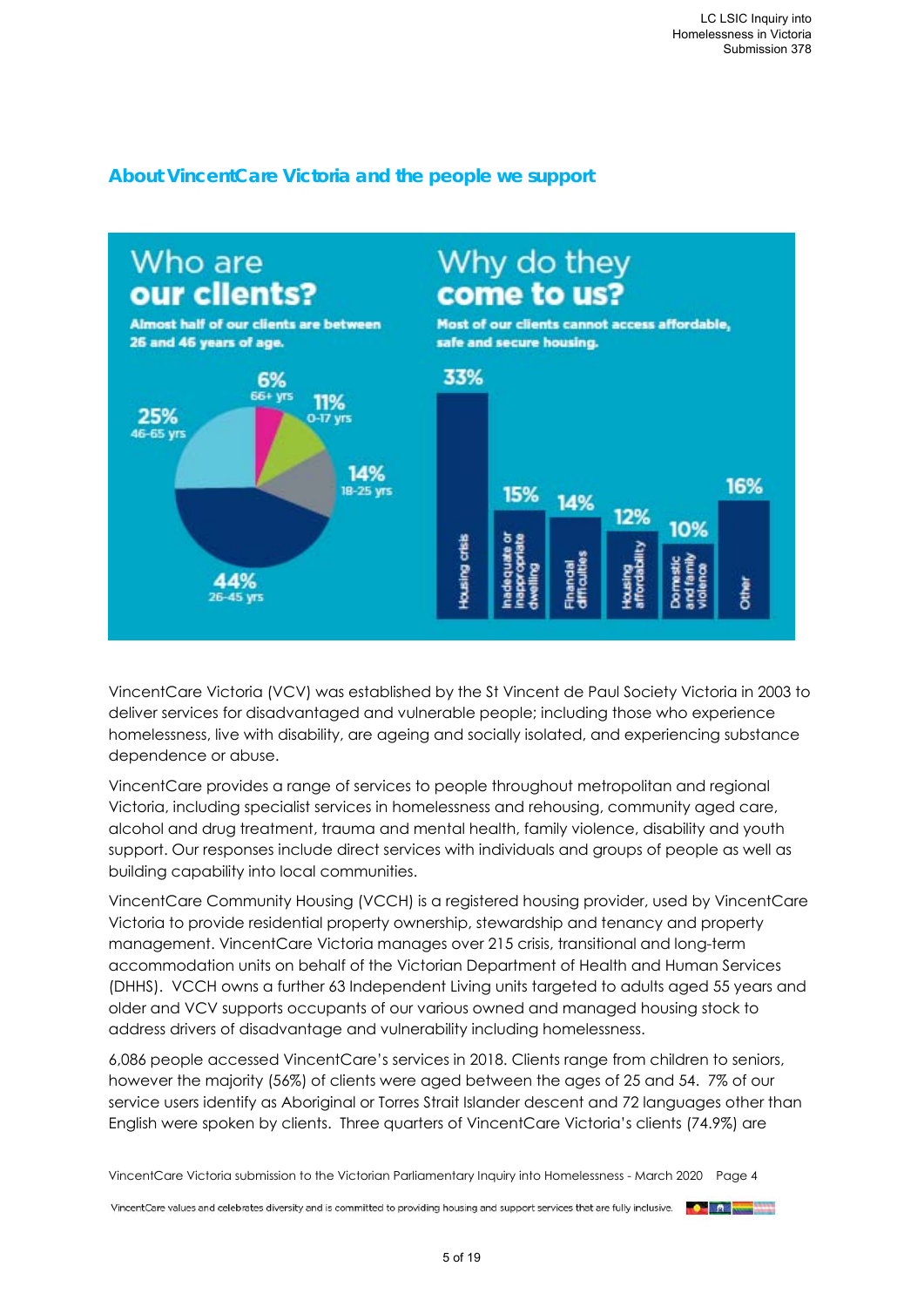dependent on Centrelink payments as their main income source, 15% have no source of income and 7% are paid employees. Experiences of trauma amongst clients are almost universal, with most client's first experiencing trauma in childhood.

Working with the Australian Centre for Posttraumatic Mental Health and three other agencies, VincentCare Victoria collaborated to develop the Trauma and Homelessness Initiative. The findings of this project inform our current model of practice, particularly the Homelessness Recovery Model (HRM) that emphasises trauma awareness, physical and emotional safety, combined with a strengths-based approaches and opportunities for a person to regain control over their life and circumstances.

## **Methodology**

VincentCare has based this submission on:

- 1. A desktop review of current strategic and operational issues impacting homelessness, public housing stock and the intersectionality of disadvantage<sup>1</sup>
- 2. Internal staff forum, including operational staff and management that inquired into the persistent and 'wicked' problems in homelessness and potential solutions.

Notably, there is very little variation between our recommendations, what the documents we reviewed said, and what our staff told us. Each of our recommendations is explored in greater detail below. VincentCare would be pleased to provide further information as required, including additional material presented at hearings in Epping and Shepparton as part of this inquiry.

**Recommendation 1 –** The Victorian Government immediately and directly invest and promote sustainable investment in long term social housing stock, including crisis supported accommodation models that enable integrated support.

VincentCare endorses the position of the peak body for homelessness services, Council to Homeless Persons, and our partner networks and agencies. VincentCare supports recommendations from agencies such as Uniting and networks like the Northern and Western Homelessness Networks that advocate for an immediate and significant increase in social housing, including long term and supported crisis accommodation. Three indicators are of particular concern:

- 1. Social housing stock is below the level needed to house vulnerable people in Victoria
- 2. There are 25,000 people experiencing homelessness every night2
- 3. The number of people waiting for social housing is growing by 500 people each month.<sup>3</sup>

1

VincentCare Victoria submission to the Victorian Parliamentary Inquiry into Homelessness - March 2020 Page 5

<sup>1</sup> A list of documents reviewed is included at Appendix A.

<sup>2</sup> Source, ABS data 2016.

<sup>3</sup> Source, Victorian Parliamentary Inquiry into social housing 2018.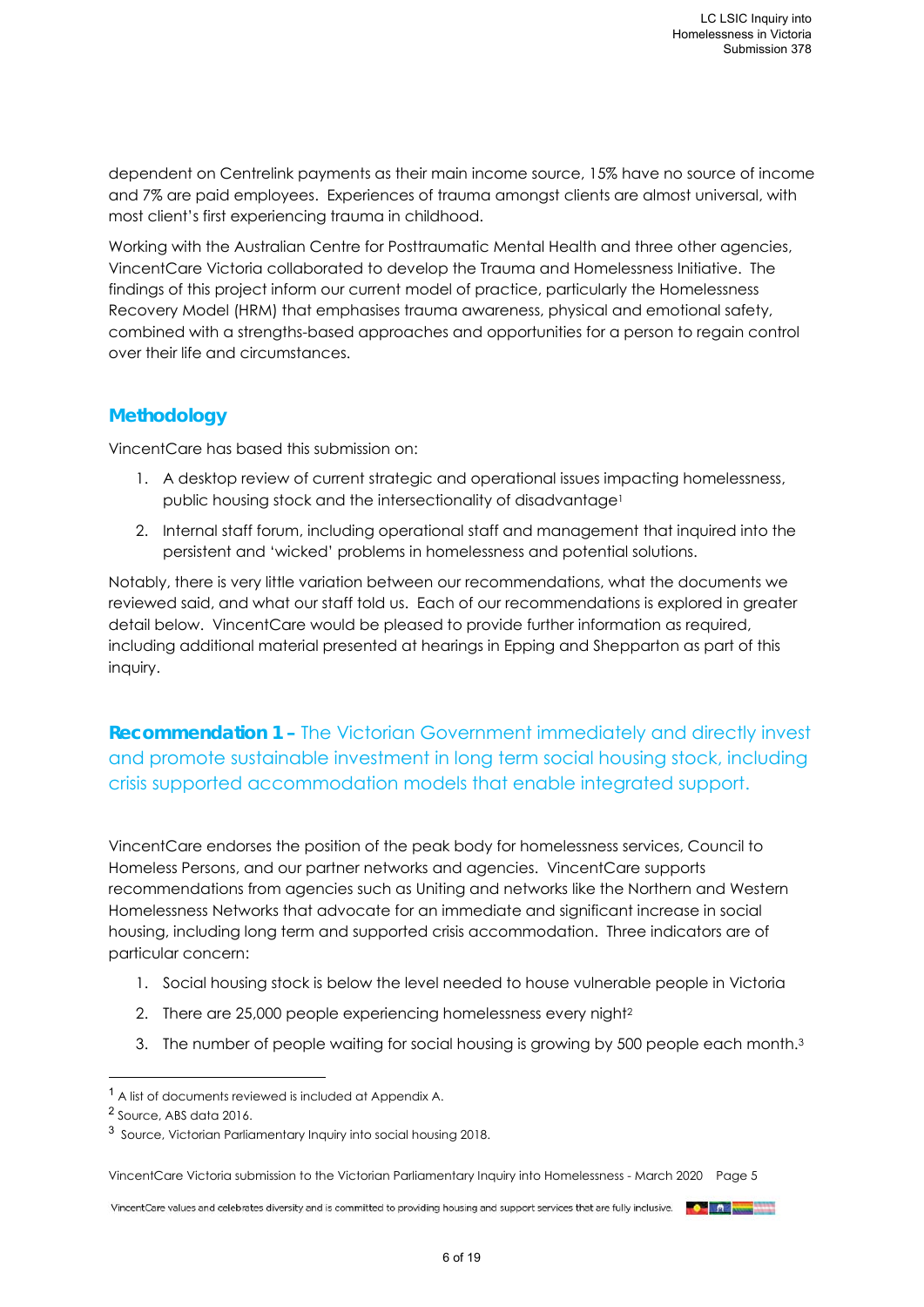Current levels of demand exceed the capacity of specialist homelessness services and available social housing, including supported crisis accommodation. This results in high levels of distress and stress being placed on frontline Homelessness Access Points such as VincentCare's Hub in Glenroy. Since July 2019 VincentCare's Glenroy Homelessness Access Point has supported 2797 new clients.4 VincentCare is funded to support 280 clients for this same period.

Expert submissions and reports, including those from Council to Homeless Persons and Uniting, make clear what Victoria's public housing stock needs are now and into the future. It is accepted that additional properties are needed annually, configured to meet new household demographics. While respecting the multiple calls upon the Victorian budget, it is concerning that urgent adequate solutions to remedy the lack of social housing stock are not being prioritised. This is baffling when the intersectionality between homelessness, family violence, mental health, alcohol and other drug misuse and poverty are properly considered and their social and economic impact is more fully understood. There is no doubt about the financial burden that all Victorians shoulder through homelessness, as well as its associated drivers and consequences such as family violence and poor mental health.

**Family Violence is the leading cause of homelessness for all users of specialist homelessness services, making up 47% of people seeking assistance5**

The intersectionality between homelessness and family violence has been formally recognised through the 2016 Royal Commission into Family Violence recommendations around head leasing properties to support those fleeing family violence and through systemic family violence reform support by the Family Violence Capability Framework, the MARAM and the Information Sharing Schemes.

**People experiencing homelessness face greater barriers to accessing services. When Victoria's mental health care system struggles to meet the needs of people who are well connected to public services… it is unsurprising that this system largely fails to meet the needs of people experiencing homelessness, who are 'far less likely to access primary care and preventive health services than the general population'5**

Experiencing homelessness is tied to family violence. It is expected that the Royal Commission into Mental Health will also find a connection. Further, supporting VincentCare's recommendation that long term housing and supported crisis accommodation stock is immediately increased, it is our conviction that doing so will have a positive impact in addressing

1



<sup>4</sup> Source: VincentCare's Single Client Record (CMS) 2019.

<sup>5</sup> Source. Australian Institute of Health and Welfare. 2018. Specialist Homelessness Services 2017-18: Supplementary tables - Victoria. Referenced from Uniting Inquiry into Homelessness in Victoria. Submission by Uniting Vic. Tas. 31 Jan 2020.

VincentCare Victoria submission to the Victorian Parliamentary Inquiry into Homelessness - March 2020 Page 6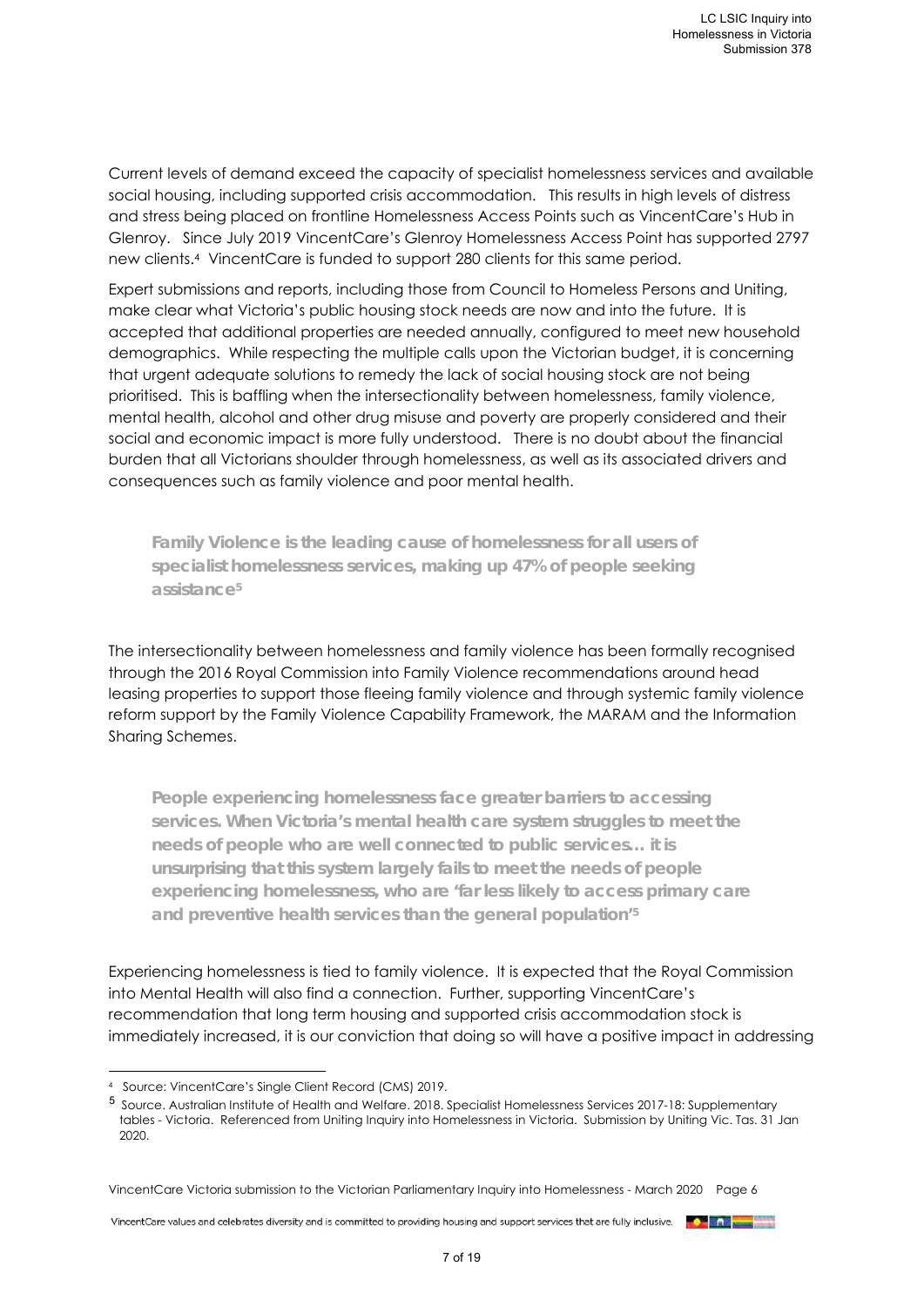the prevalence and negative impacts on the Victorian community associated with family violence and poor mental health.

VincentCare's service users have explained that some accommodation options, especially those available for crisis response, only exacerbate their challenges and despair.

**The time when I first left my husband due to DV, I was in a motel and that was not appropriate for me and my children. It was not the safest environment for children. I was given two options of motel rooms. When you have children involved, you need more care taken to accommodate children in safe places.** 

**I have been from pillar to post and treated like a second class citizen. I preferred sleeping on the streets to where you good people sent me.** 

**The landlord at the rooming house causes much trouble. She would open tenant's rooms and go through personal belongings, stealing valuables. The landlord played tenants off against each other causing trouble. The house was dirty and unkempt. I have never felt so used and abused in my whole life.** 

**When I went to the access point (on many occasions), the most I was provided with was a night here and there at a motel. This didn't resolve anything, and I just had to go back to sleeping in my car.<sup>6</sup>**

All housing stock must support the goal of reducing homelessness, and not through its style and maintenance be allowed to increase fear, despair and spiraling complexities related to homelessness.

VincentCare values and celebrates diversity and is committed to providing housing and support services that are fully inclusive.

1

<sup>6</sup> Quotes taken from the report: "A Crisis in Crisis: The appalling state of crisis accommodation in Melbourne's North and West", North and West Homelessness networks, 2019.

VincentCare Victoria submission to the Victorian Parliamentary Inquiry into Homelessness - March 2020 Page 7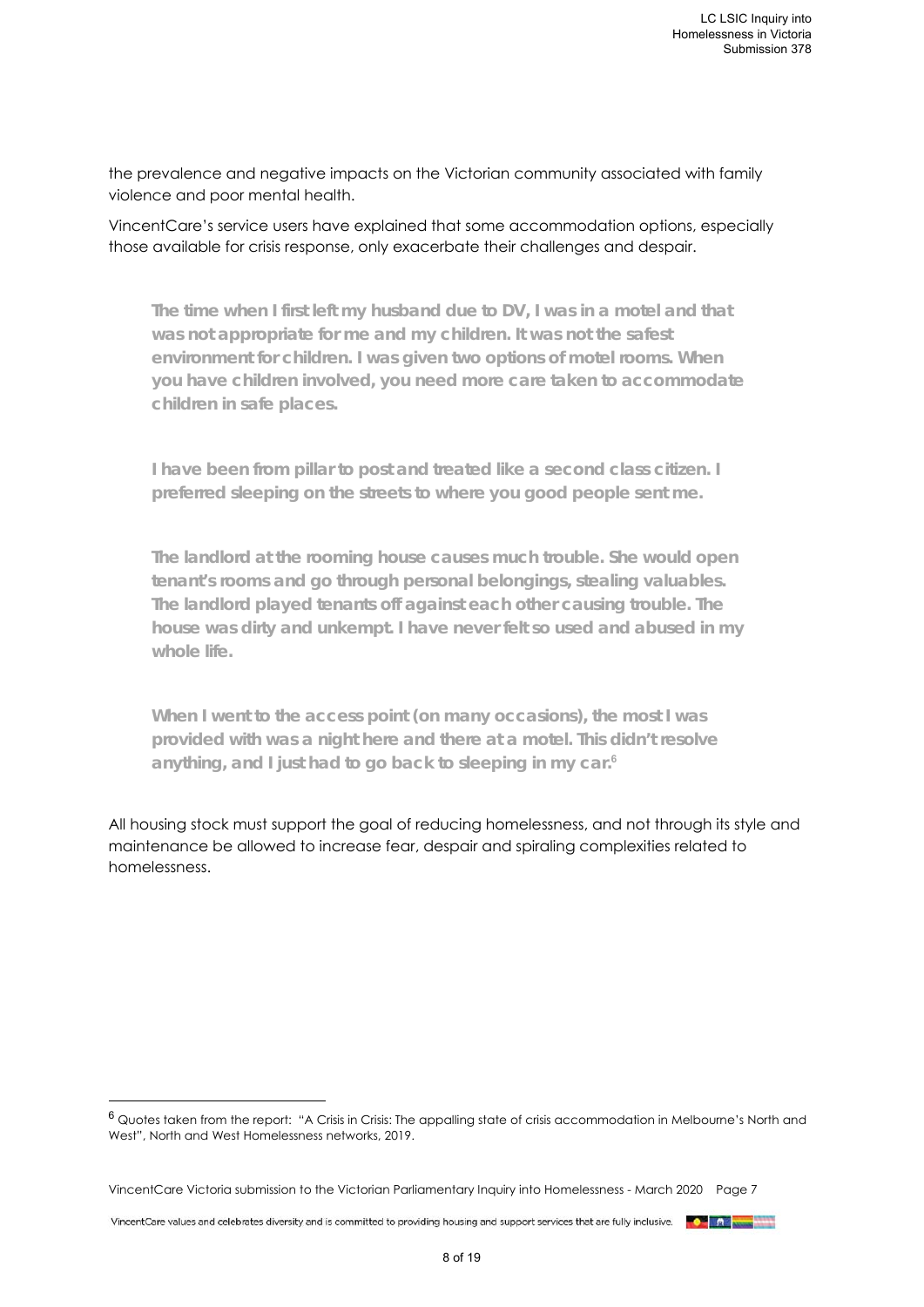# **Recommendation 2 –** The Victorian Government ensures that funded homelessness support services are accountable for service integration and continuity of care across sectors and agencies.

Having a house doesn't end homelessness. We need to build 'homefulness' and connect people to community, meaningfully and sustainably.

Acknowledging the number one need to address homelessness is urgent investment in increasing social housing, VincentCare has taken the opportunity created by this Parliamentary Inquiry to consult our staff about their views on solving homelessness.

The staff consulted are all experts in delivering Specialist Homelessness Services. They work with clients, systems, partners, bureaucracy and funders every day. They are well trained and supported professionals who work closely with service users, agency partners, funders and Government every day.

Accountability for flexible cross sector funding and service models was seen as a priority to incentivise professionals to work together with clients to ensure that our systems provide a coordinated response that removes obstacles to support. Effective service integration must include respectful client consultation that enables appropriate and sustainable client outcomes.

VincentCare staff described Initiatives like: "A New Approach to Single Households" (ANASH) are regarded as extremely effective. Reports to date suggest that this approach is effective and economical.

**An ANASH panel in each of the 17 DHHS areas supporting 15 consumers each year would mean that a total of 255 consumers could be housed and supported annually across Victoria at a minimum cost of \$553,095.** 

**Conversely, if we use the estimated cost of homelessness measure developed by Melbourne University's Sustainable Society Institute7, not housing and supporting 255 consumers with multiple and complex needs as well as a long history of homelessness comes at a far greater cost of \$6,531,825 annually.8**

It is timely to look at current cross sector, client led, flexibly funded panels with the common goals of:

● Better client outcomes, crisis and long term, noting our staff advice that achieving stable housing can ironically be a cause of homelessness if clients are not supported into new living and lifestyle arrangements that require a cross sector multi-agency funded approach

1

VincentCare Victoria submission to the Victorian Parliamentary Inquiry into Homelessness - March 2020 Page 8

<sup>7</sup> Witte, E. 2017 'The case for investing in last resort housing', MSSI Issues Paper No. 10, Melbourne Sustainable Society Institute, The University of Melbourne.

<sup>8</sup> ANASH Section. HMA Launch site report.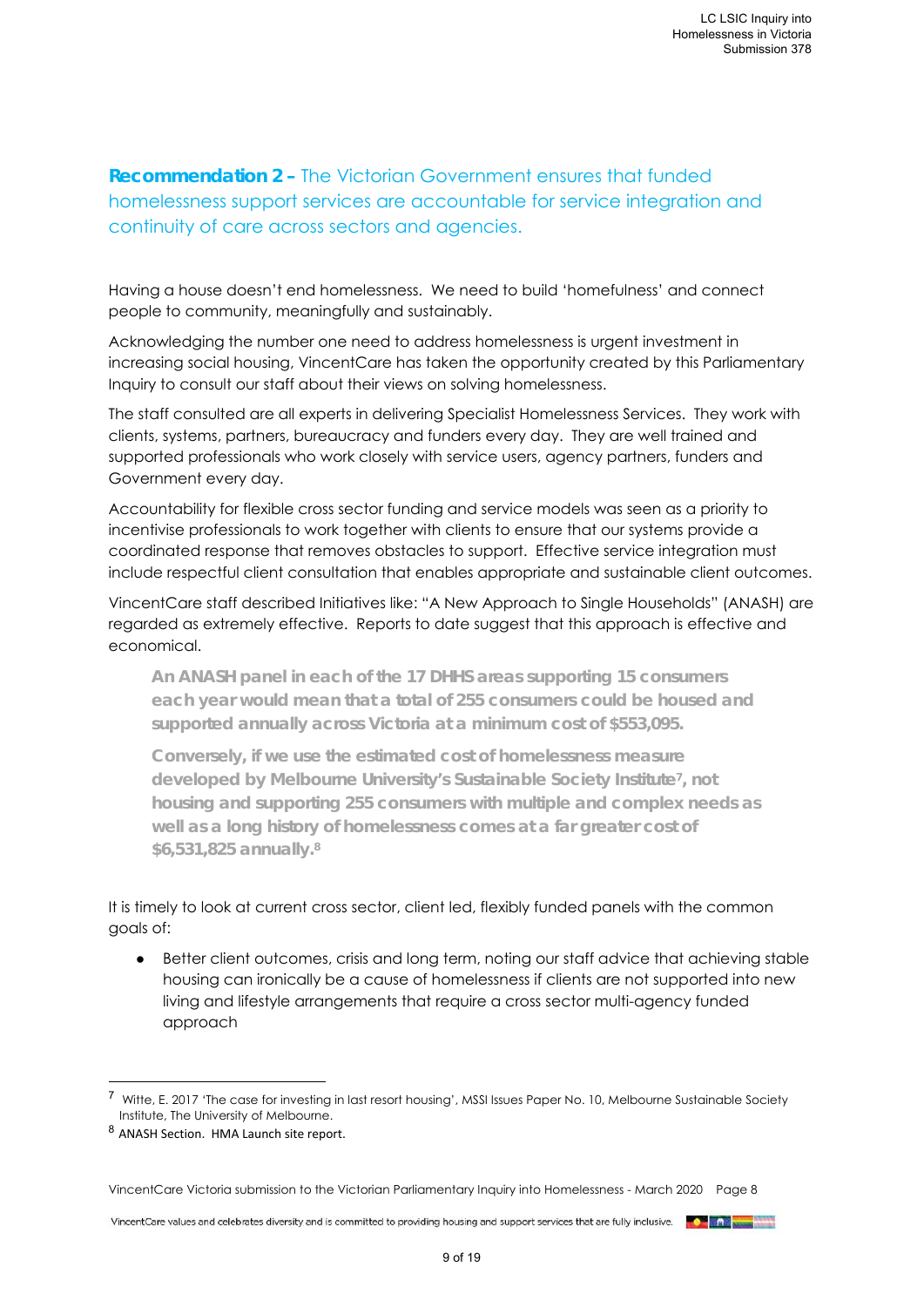• Cross sector capacity building

1

● Identifying areas for systemic and government changes.

Integration as we see on the ANASH panel includes the client, specialist and generalist homelessness services, family violence services and DHHS (who can both support housing and apply flexibility to funded targets). This model could be applied across the state, with membership augmented with representatives from mental health, alcohol and drug services, or other professionals resulting in a model of shared care, led by the client.

Similarly, a 2015 review into the Homelessness Innovation Action Projects<sup>9</sup> (IAPs) found value in early intervention and integration, but also spoke of the need to build improved cross sector capacity and funded outcomes frameworks. It seems that the projects were able to support clients well, and with some economic efficiency, but that managing the process of integration, internally, with partners and with funders needs to be resourced so that it is not so onerous as to hinder achieving better client outcomes through integration. The aim of service integration is to reduce fragmentation, improve client outcomes, increase efficiency and reduce costs. Further, well developed integrated care practices deliver better results, but more evidence is required to clearly demonstrate the value of integrated service models.10 It is clear that current funding models need to be reconfigured in order to promote the development of integrated care frameworks, as demonstrated in the Developmental Model for Integrated Care (DMIC). 11

Housing stock is undeniably needed - but integrated ongoing support could achieve sustainable, safe and suitable homes for our clients. Using models such as ANASH and IAPs, for action based learning cross sector integration should be piloted further to enhance client outcomes, concurrent with building outcomes.

VincentCare's experience with models of integration has been informative. In recommending this approach VincentCare proposes that due consideration be given to how the Victorian Government commissions new services and how it resources agencies to deliver services through integration. All too often we have experienced good intent from partners, but lack of lead in time, lack of funding for service integration and lack of evaluation can create complications that sour appetites for taking an integrated approach.

VincentCare recommends the Victorian Government apply a structured cross sector model of integration such as the DMIC. In addition to applying this model we recommend that the Victorian Government include principles of integration to its outcome frameworks and funding models to allow evaluation of the effectiveness of integration in our contemporary context.

<sup>9</sup> Department of Human Services, Evaluation of the Hiomelessness IAPs, Summative Evaluation Report, Executive Summary, KPMG, 2015.

<sup>10</sup> van Duijn S, Zonneveld N, Lara Montero A, Minkman M, Nies H. Service Integration Across Sectors in Europe: Literature and Practice. International Journal of Integrated Care. 2018;18(2):6. DOI: http://doi.org/10.5334/ijic.3107 <sup>11</sup> *ibid.* 

VincentCare Victoria submission to the Victorian Parliamentary Inquiry into Homelessness - March 2020 Page 9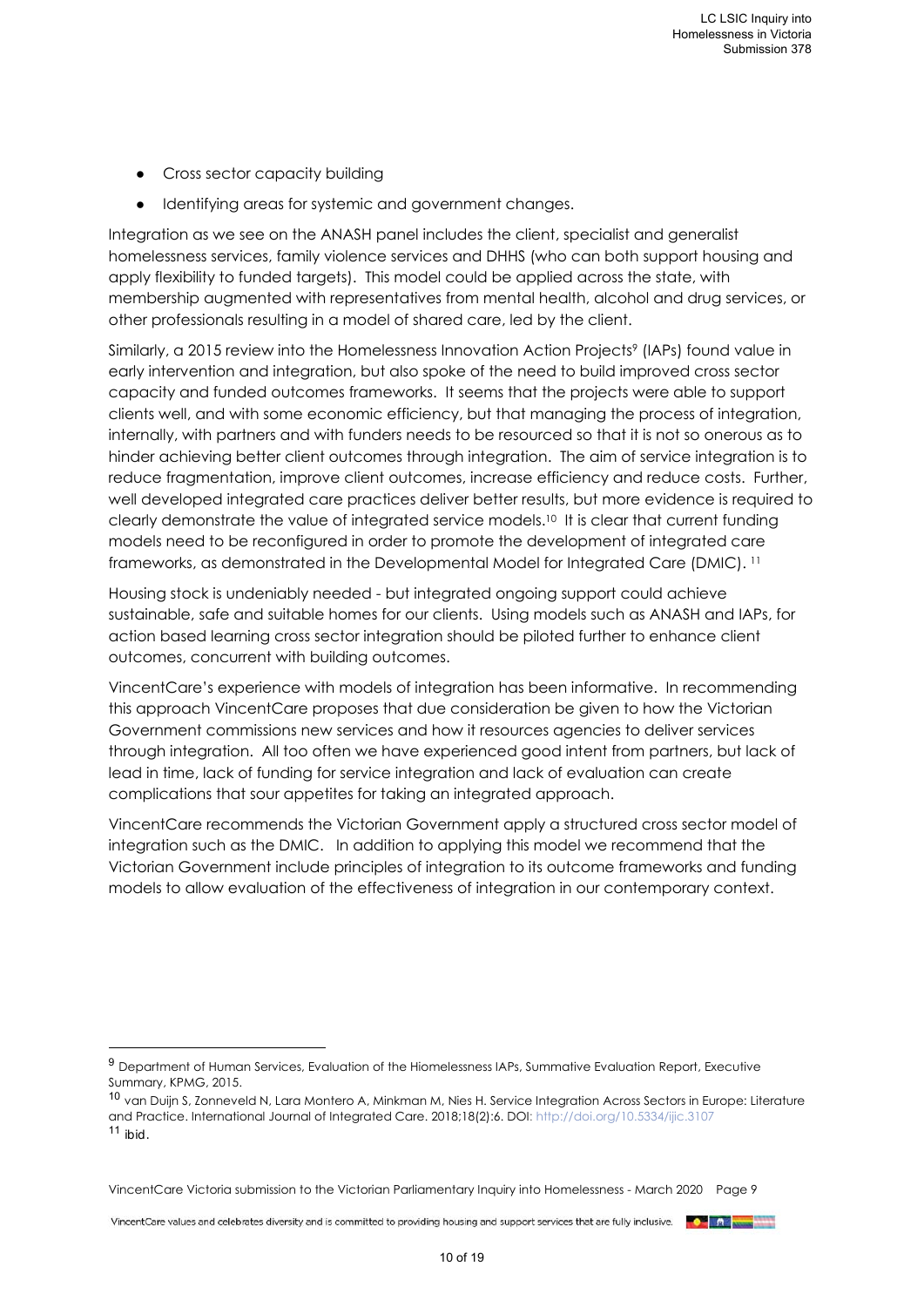# **Recommendation 3 –** The Victorian Government invests in strategies to promote improved early identification, referral and shared care for those experiencing family violence.

Family violence is a key driver of homelessness. Eliminating family violence, which is possible, will reduce homelessness. The recent Victorian Royal Commission into Family Violence handed down recommendations that focused on housing stock and its availability to victims of family violence experiencing homelessness.

VincentCare is a signatory to the Letter to the Premier dated 8 March 2020, 'Social housing is unfinished business on International Women's Day'. This letter highlights the reality in Victoria that "women and children are still fleeing family violence into homelessness, and that this homelessness is less able to be resolved in 2019 than it was in 2016." In addition, the letter notes that "62% adults and children experiencing domestic or family violence who were already homeless when they sought homelessness assistance were still homeless after receiving support in 2018-19" (compared to 2015-16 when 59% remained homeless).

The critical reason for these poor outcomes is the inadequate supply of social housing, which continues to create blockages in and out of family violence refuges and crisis accommodation".

**Case study – a lack of safe long-term housing pathways for families escaping violence** 

VincentCare supported a family of five (mother, grandmother, 3 children), originally from Afghanistan who were seeking refuge from family violence perpetrated by the mother's husband and his family. The perpetrator was in custody but subsequently released with a Family Violence Intervention Order being issued. It is unsafe for the family to return to Afghanistan due to threats from extended family members and associates. Due to safety and risk, the family had an inability to continue connections to their culture in the region causing further barriers and isolation for the family. The family does not have an income. The children were unable to continue education and the mother was unable to gain employment. Extended family and friends were not regarded as safe accommodation options due to safety concerns.

Planning for a safe and permanent exit for the family from the refuge was not possible due to the high level of risk to this family and a lack of income. There have been multiple agencies involved in supporting this family including DHHS Child Protection, Specialist Family Violence services, Victoria Police, Community Corrections, and Magistrate Courts.

Despite all efforts and goodwill from agencies there was no exit pathway to longer term housing. In this instance, VincentCare continued to provide refuge accommodation to the family, thus limiting access to other families seeking refuge from family violence.

VincentCare Victoria submission to the Victorian Parliamentary Inquiry into Homelessness - March 2020 Page 10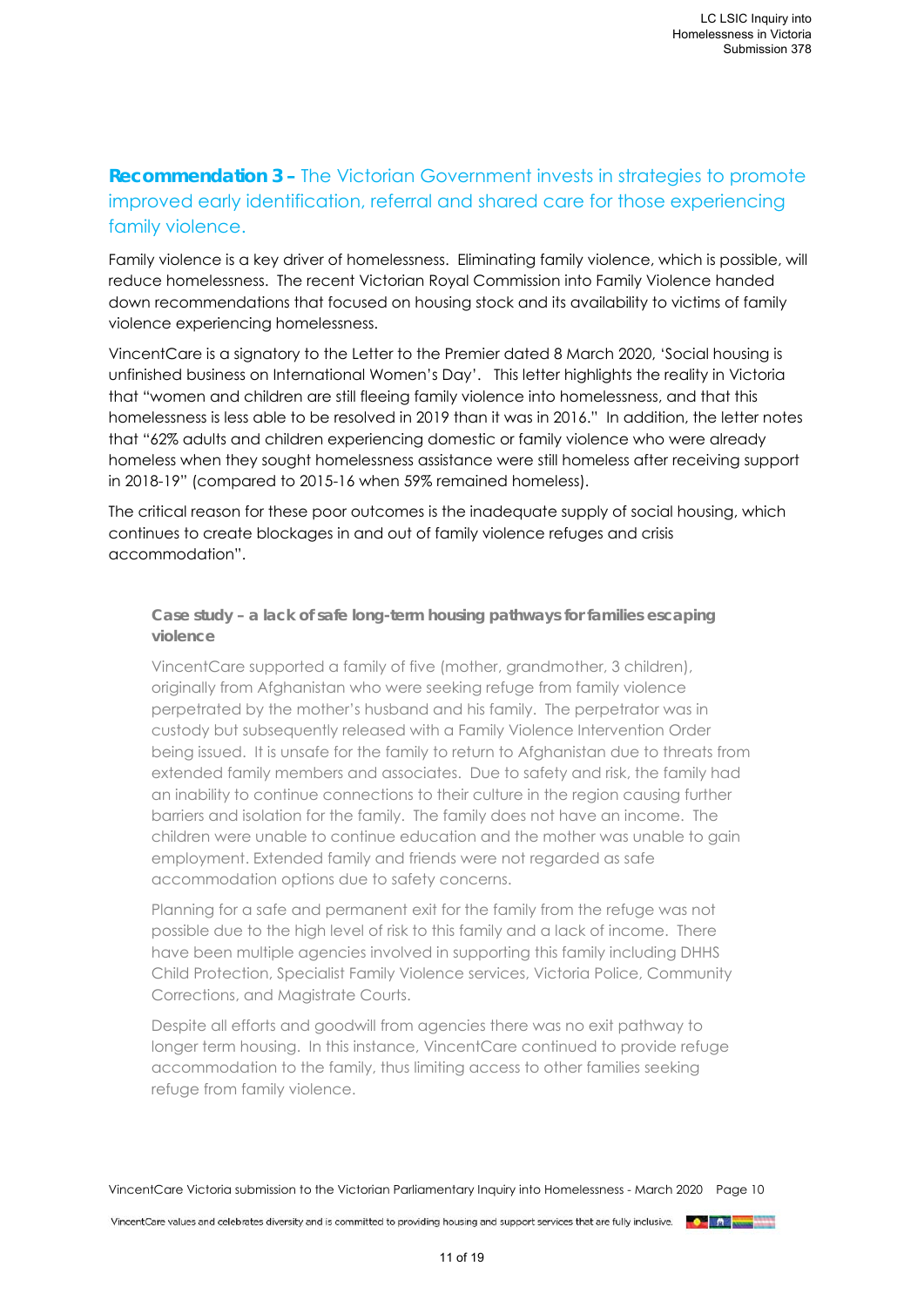VincentCare urges the Victorian Government to remedy this critical barrier to reducing homelessness attributable to family violence. We support the ongoing funding of the Private Rental Assistance Program (PRAP) and Family Violence Flexible Support Packages (FSP). In addition, VincentCare recommends that the development of improved housing pathways (transitional and long term housing) out of family violence refuges be a high priority for the Victorian Government.

As stated earlier, 47% of people seeking support for homelessness explain that it is due to family violence. VincentCare accepts that family violence is a choice and that it can be eliminated. In addition, we encourage the Victorian Government to expand the outcomes and funded expectations of homelessness agencies and family violence agencies to ensure that an integrated response to clients experiencing family violence is 'business as usual'.

Much like Recommendation 173 from the Royal Commission into Family Violence that all disability workers are trained in identifying family violence, the homelessness sector should increase and refine its current engagement with the family violence sector using tools now accessible through the Family Violence Reform. This could be especially useful when working with clients who are not yet homelessness for the purpose of correctly identifying and referring to family violence specialist agencies and working collaboratively to address family violence issues and prevent homelessness. Tools now available to streamline this. Namely:

- Family Violence Capability framework defines roles and responsibilities for those working in the homelessness sector as applied to family violence, which can guide homelessness agencies governance around supporting clients experiencing family violence.
- MARAM Framework provides appropriate training in risk assessment and collaboration for homelessness sector staff to support identifying family violence, referrals and shared care models, including collaborative practice training.
- Information Sharing Scheme, which enhances the homelessness sectors ability to share information about family violence for the purposes of risk and safety.

VincentCare, through its delivery of specialist family violence services in regional and metropolitan Victoria, and its representation on Family Violence Executive Partnership Committees, is aware of the high costs, time commitment, internal governance reviews, and training needed to adopt the family violence reforms. VincentCare suggests that the Victorian Government should fully resource homelessness agencies to ensure that they can apply Family Violence reform within a suggested integrated cross sector framework and outcomes model. The Orange Door model can be included in this approach.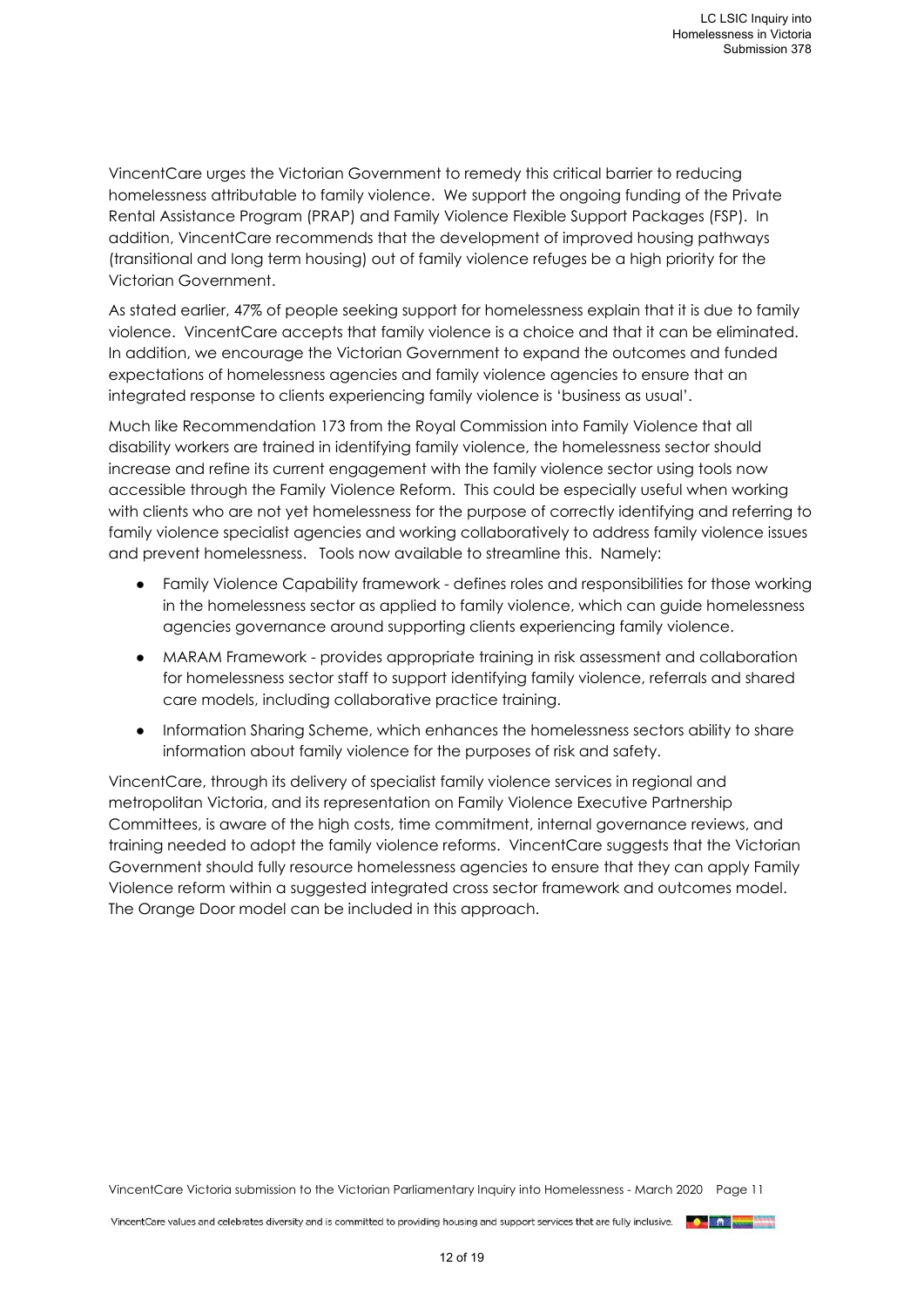**Recommendation 4 -** The Victorian Government invests in initiatives to provide safe housing to support improved mental health outcomes, with shared accountability for maintaining safe housing across the homelessness and mental health sectors.

**Despite having higher rates of mental illness than the general population, people experiencing homelessness face greater barriers to accessing services.12**

The cycle of marginalisation is evident: anti-social or challenging behaviours associated with mental illness have a significant effect on a person's ability to maintain both interpersonal relationships and housing. Without stable housing, a person's ability to participate in their community is reduced – employment becomes harder to gain and maintain, they may lack the money to participate in social events, their connection to geographical place is disrupted and contact is lost with friends and family. As a person becomes more socially isolated, securing and maintaining housing becomes harder and access to emotional and financial support reduces.13

**Homelessness and poor mental health share many of the same driver and risk factors, including trauma, poverty, stigma and discrimination, social isolation, family violence, time spent in institutions, and problematic use of alcohol and other drugs. The comorbidity of these drivers demands a holistic and co-ordinated response. 14** 

A 2011 study undertaken with 4,291 people experiencing homelessness in Melbourne found 31% were experiencing mental health challenges. Of these, around half had mental health issues prior to becoming homeless, while the rest developed mental health issues after becoming homeless.<sup>15</sup> Johnson & Chamberlain's (2011) findings demonstrate that while mental health can often be a precursor to becoming homeless, the experience of homelessness can also be a cause of poor mental health. People experiencing homelessness suffer far higher rates of stigma and discrimination, social isolation and fear for their personal safety. Unsurprisingly, these experiences lead to emotional distress, anxiety, depression, and substance misuse.16

VincentCare Victoria has identified affordable housing shortages, service fragmentation and insufficient supply of appropriate mental health services as the three greatest challenges for people experiencing homelessness and poor mental health. The fragmentation of service provision means people experiencing homelessness are 'falling between the cracks' due to a lack of access, coordination and information sharing between service providers. People experiencing homelessness with mental ill-health need services that are targeted to reach them.

VincentCare Victoria submission to the Victorian Parliamentary Inquiry into Homelessness - March 2020 Page 12

<sup>1</sup> <sup>12</sup> VincentCare Submission to the Royal Commission into Victoria's Mental Health System. July 2019 <sup>13</sup> Brackertz, Wilkinson & Davison, 2018

<sup>14</sup> VincentCare Submission to the Royal Commission into Victoria's Mental Health System. July 2019

<sup>15</sup> Johnson & Chamberlain, 2011

<sup>16</sup> Davies & Wood, 2018; Johnson & Chamberlain, 2011; Roussy et al., 2015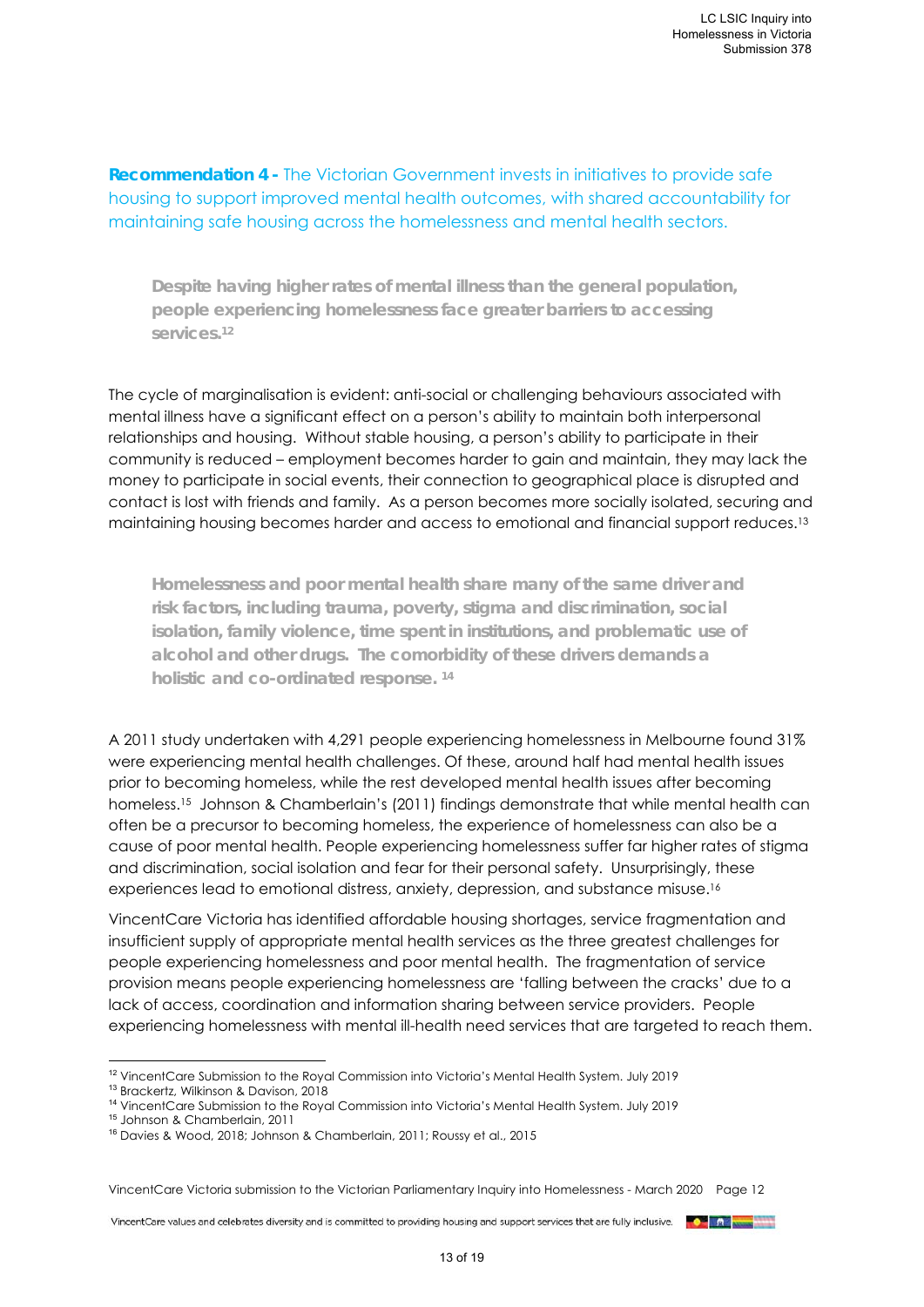To address the complex barriers, other than housing stock shortages that impact safe housing for those experiencing mental illness, VincentCare recommends that integration of funded services be reshaped to ensure that mental health and housing services are accountable for the shared care of common clients. This could be based upon models that have been proposed in the Council to Homeless Persons submission to the Royal Commission into Mental Health such as Tenancy Plus, and its recommendation that cross sector integration be resourced.

**Recommendation 5 -** The Victorian Government promotes new initiatives to improve service integration and cooperation between Specialist Homelessness service and the Alcohol and Other Drug support sector.

Poor mental health amongst people who use alcohol or other drugs problematically is statistically more common than not. Data from the Australia's Illicit Drug Reporting System found that 63% of Victorian participants who self-reported illicit drug use also self-reported poor mental health.17 The most prevalent disorders co-occurring with drug and alcohol misuse are depression, anxiety and to a lesser extent, psychosis.18 Compared with people experiencing either a mental illness or substance dependency, people with a 'dual diagnosis' (concurrently experiencing poor mental health and substance misuse) are more likely to experience stigma<sup>19</sup>, have higher rates of physical health problems and severe illness, suicidal behaviour, social isolation, antisocial behaviour (including violence), incarceration and homelessness.20

It is often assumed that AOD misuse causes homelessness — and there is evidence to support this. However, Australian research has found that, among people who were homeless and using drugs, problematic AOD use was more likely to occur after they had entered homelessness. This is because homelessness is deeply unpleasant and traumatising. It is common for people who are homeless to use drugs as a means of coping with their experience. Drug use, especially chronic and intense, compounds the barriers homeless people face, making it more difficult to exit homelessness or access support and services.

The combination of AOD use and homelessness easily form vicious cycles of disadvantage and harm. There is an increasing recognition among social and community services that "interventions addressing the multiple needs of clients are more effective than those that address issues in isolation."21

VincentCare's experience supports the premise that problematic AOD use is more likely to occur after clients enter homelessness. As part of holistic response to clients, VincentCare supports new investigation, development and evaluation of new models of integrated care that focus on preventing homelessness, with the additional advantage of subsequent reduction in problematic AOD use.

1

VincentCare Victoria submission to the Victorian Parliamentary Inquiry into Homelessness - March 2020 Page 13

<sup>17</sup> Roussy et al., 2015

<sup>18</sup> Department of Health, 2013

<sup>19</sup> Roberts & Maybery, 2014

<sup>20</sup> Department of Health, 2013

<sup>21</sup> VAADA Submission to the Inquiry into Homelessness in Victoria.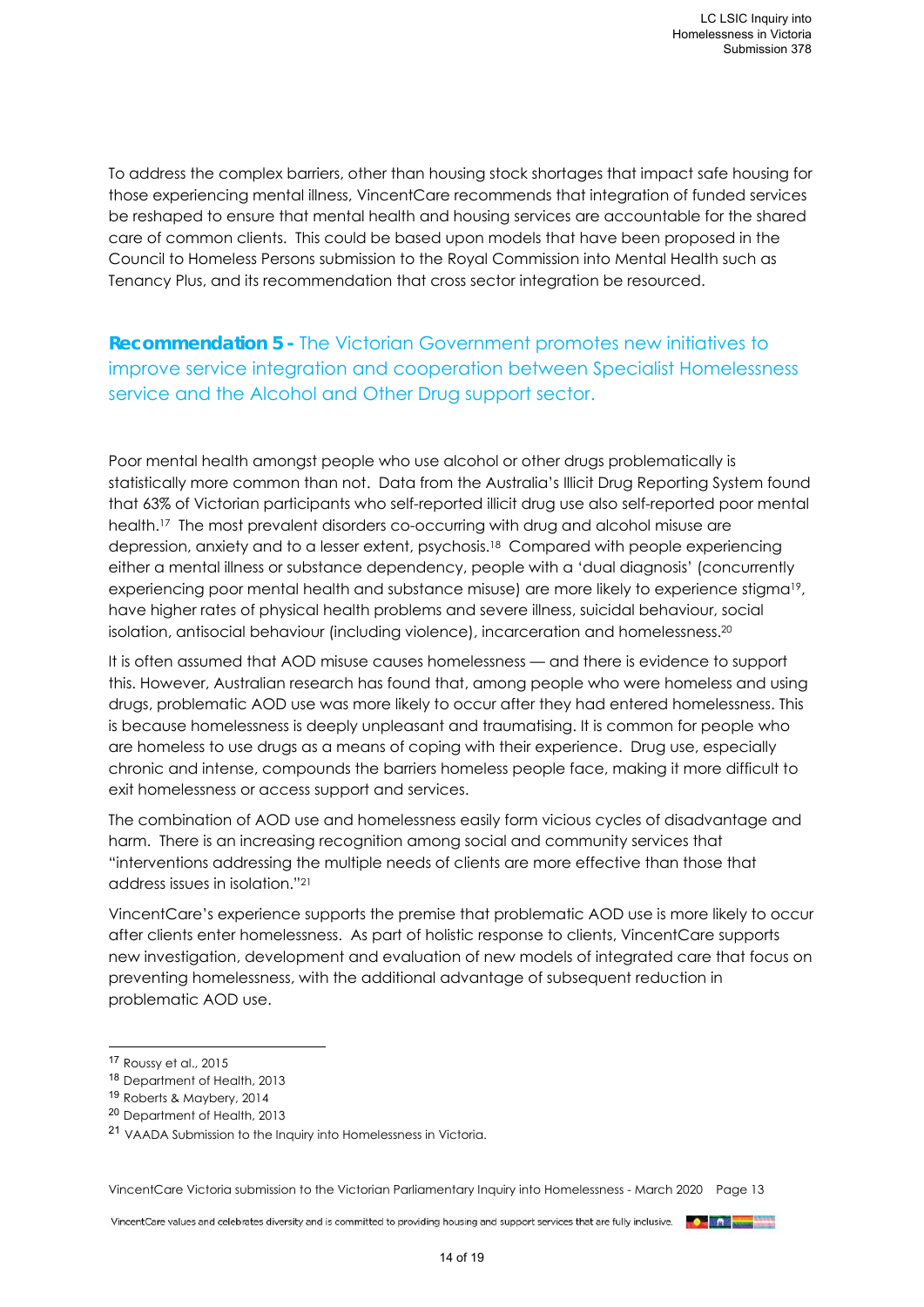VAADA in its submission to this Inquiry supports 'wrap around' services to support a homeless client, an integrated approach, and indeed go onto reference VincentCare's Ozanam House as an example of this approach to a 'wrap around model of care' that should be the rule for Victoria rather than the exception.22 VincentCare appreciates this validation of the Ozanam House integrated service platform and is committed to developing further a 'wrap around' recovery orientated support framework, as outline in VincentCare's Homelessness Recovery Model.23

Despite the benefits of wrap around care, these efforts still need a variety of complementary housing options that support people along different stages in their recovery journey. As an example, VincentCare is beginning to develop alternative accommodation options to ensure that those who have ceased their alcohol and drug misuse can be accommodated without being exposed to those people who are still using alcohol or other drugs (Reconstructing Life After Dependency program - RLAD). Agencies that are seeking to pilot, test and evaluate new evidence informed models of homelessness support seek support and partnership with the Victorian Government in order to scale up the effective models and share the potential benefits across the state.

**Recommendation 6 –** The Victorian Government requires all funded agencies to demonstrate that the diverse and individual needs of every person is supported to increase the likelihood of successful housing and social outcomes.

**The onus needs to be on the service system to change its views and processes, rather than saying that the person's identity and personal attributes is challenging for the system.24**

**23,000 Aboriginal and Torres Strait Islander Australians were recorded as homeless in the last Australian Census (2016). Indigenous Australians represent almost a quarter of specialist homelessness service clients.25**

In Victoria, the number of Aboriginal people assessed by homeless services is growing faster than anywhere in Australia. It seems apparent that existing policy settings are not working and Aboriginal homelessness will continue to escalate. Aboriginal Housing Victoria (AHV) notes that Aboriginal people are disproportionately adversely impacted by housing market failure and stressors like family violence, poverty, and transitioning in and out of institutional settings. A significant concern raised by AHV is that the mainstream housing and homeless assistance

<sup>-</sup><sup>22</sup> *ibid*

<sup>23</sup> http://www.vincentcare.org.au/our-services/homelessness-recovery-model/

<sup>24</sup> Everybody matters - Inclusion and Equity statement. Family Safety Victoria, December 2018.

<sup>25</sup> VincentCare Annual Report 2018-19

VincentCare Victoria submission to the Victorian Parliamentary Inquiry into Homelessness - March 2020 Page 14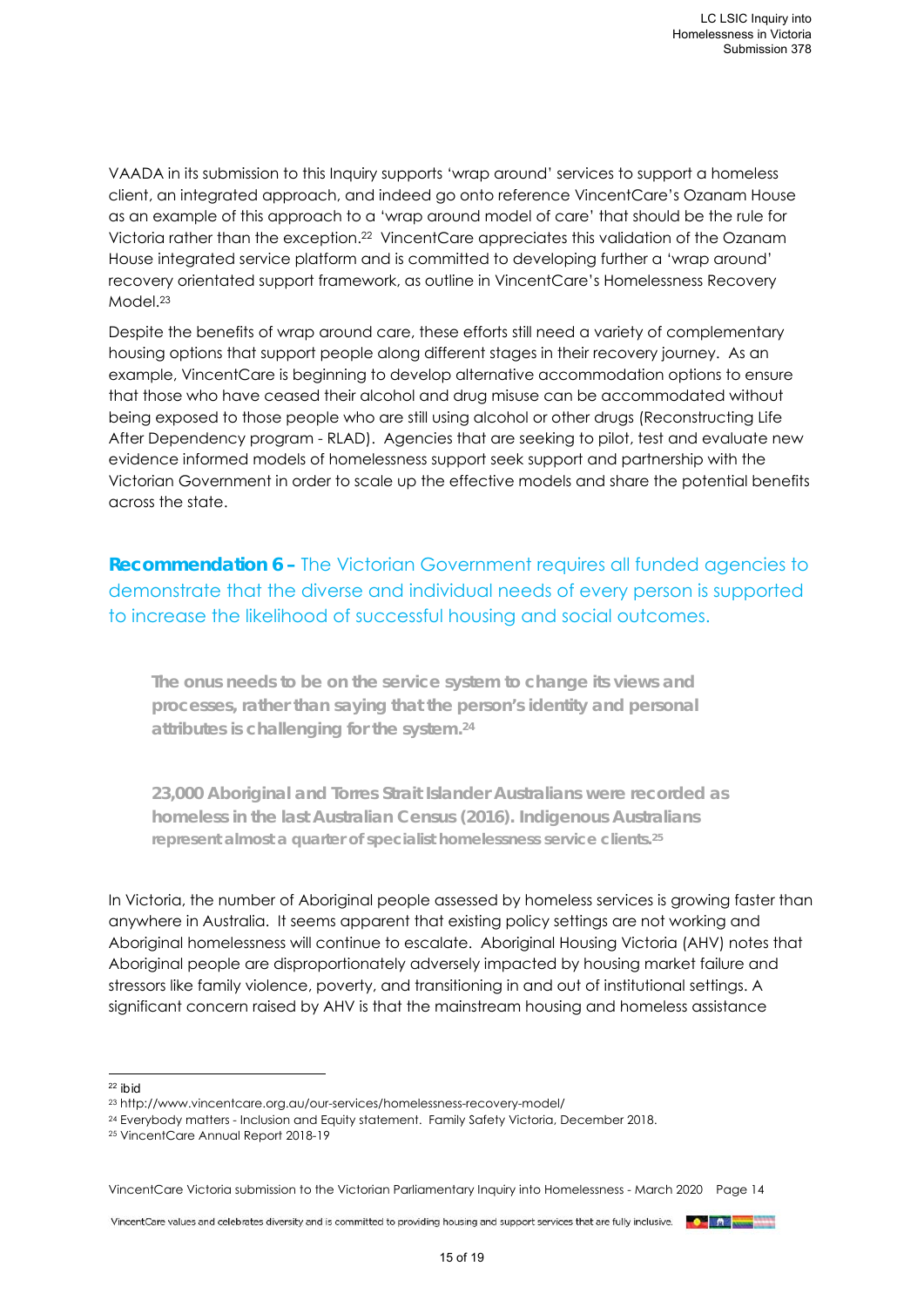system lacks cultural accreditation and is "frequently experienced by Aboriginal people as a series of closed doors and waiting rooms."26

VincentCare supports concerns raised by AHV and supports the case for funded mandatory cultural competency / cultural safety accreditation to be applied to mainstream Specialist Homelessness Support services.

Some communities, including Aboriginal and Torres Strait Islander people and LGBTIQ+ people, experience greater risk of both mental ill-health and homelessness. Surprisingly, these groups' difficulty in accessing homelessness services can be attributed, in part, to the higher rates of social isolation and discrimination, leading to "a higher risk for developing stress-related disorders such as anxiety and depression."27 The experience of racism is strongly linked with psychological distress, low self-esteem, stress, substance use and attempted suicide among Aboriginal and Torres Strait Islanders.28 Barriers to accessing services can compound disadvantage and VincentCare recommends that all homelessness services should be supported to achieve Rainbow Tick accreditation and demonstrate compliance in Aboriginal and Torres Strait Islander cultural competency / cultural safety.

**I was expecting to have a rough time with discrimination but I had my gender and sexuality acknowledged and respected. I've been in and out of crisis housing organisations for 10 years since my family disowned me and this has been my best experience with a housing service. Thank you.** 

VincentCare LGBTIQ client<sup>29</sup>

Recognising the urgent need for improved models of care that support diversity and the persistent compounding challenge of intersectionality, VincentCare recommends that all funding models require agencies to demonstrate:

- 1. Reconciliation Action Plans, or similar, with the goal of offering cultural safety and suitable support options for Aboriginal and Torres Strait Islander Australians
- 2. Rainbow Tick accreditation.

**Recommendation 7 – The Victorian Government ensures that strategies are** embedded across sectors to ensure that Child Protection practice stops increasing the risk of homelessness for women and vulnerable children.

Elizabeth Morgan House Aboriginal Women's Service (EMH) CEO Kellyanne Andy highlights a persistent and perverse challenge faced by Aboriginal women and children escaping family

<sup>27</sup> Zubrick et al., 2010

-

<sup>29</sup> VincentCare client.

VincentCare Victoria submission to the Victorian Parliamentary Inquiry into Homelessness - March 2020 Page 15

<sup>26</sup> Victorian Aboriginal Housing and Homelessness framework overview, 2020.

<sup>28</sup> Zubrick et al., 2010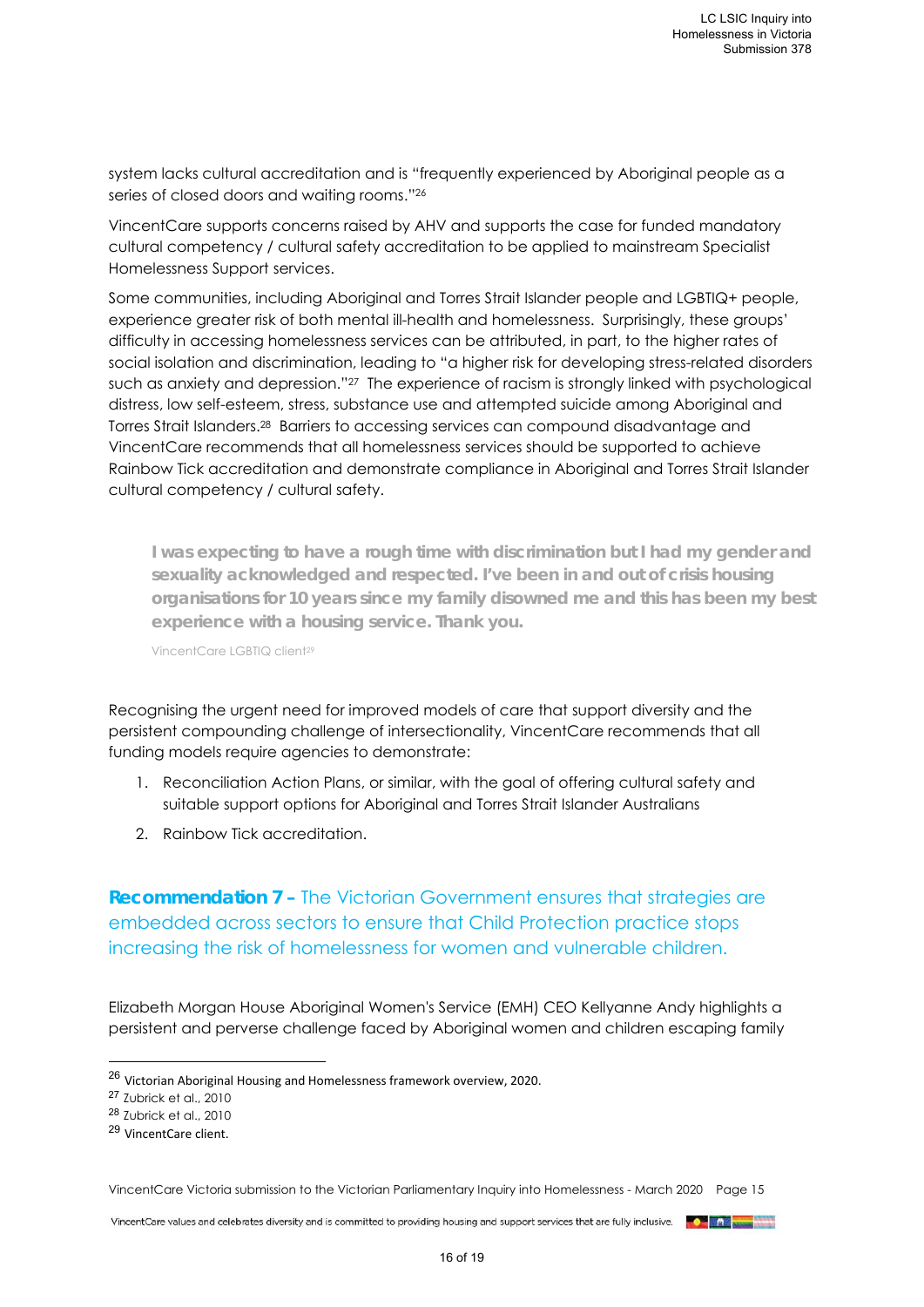violence. These women and children face numerous barriers to finding safe housing after leaving a violent home and children are being removed from Aboriginal women escaping family violence because shortage of social housing leaves no safe options.

**Our clients feel backed up against a wall. They have to choose between being transient in short-term accommodation with the risk of having their children taken away, or returning to violent relationships, risking their safety.30**

Even where Child Protection effectively directs a woman to leave a violent home to avoid child removal, they don't provide housing and often threaten to remove children because a mother is technically homeless and housed in a family violence refuge. Staff at EMH have repeatedly seen women leave a violent home only to "then have their children removed on the grounds of them being in unstable housing."31 This challenge is not unique to Aboriginal woman and children, although Aboriginal women and children are clearly overrepresented in this scenario.

Women in VincentCare's Family Violence refuges in Shepparton are occasionally pressured by DHHS Child Protection services to reconnect children with extended family even though the extended family are perpetrating violence or intimidating the mother on behalf of the perpetrator.

Nobody expects that a lack of social housing can lead to child removal. VincentCare recommends that the Victorian Government make available suitable housing every time it is needed to prevent children being removed from families die to homelessness. In addition, VincentCare recommends that the Victorian Government consider the adoption of "The Geelong Project' or a similar model to work with children and young people through an early intervention and case management lens with the goal of identifying and addressing risk of homelessness factors early.

**A large number of the young people identified as being at risk of homelessness will be in school when first contacted. Our support is therefore focused on keeping these young people in schools or if that is not possible, still engaged with education… This means that the young person can continue their education in appropriate settings and therefore be thoroughly supported to obtain necessary life skills and achieve the long term goals of having sustainable accommodation and employment options throughout their life.32**

1

VincentCare Victoria submission to the Victorian Parliamentary Inquiry into Homelessness - March 2020 Page 16

 $17 of 10$ 

<sup>30</sup> Council to Homeless Persons, media release, 15 February 2020.

<sup>31</sup> *Ibid*.

<sup>32</sup> Early intervention model, The Geelong Project.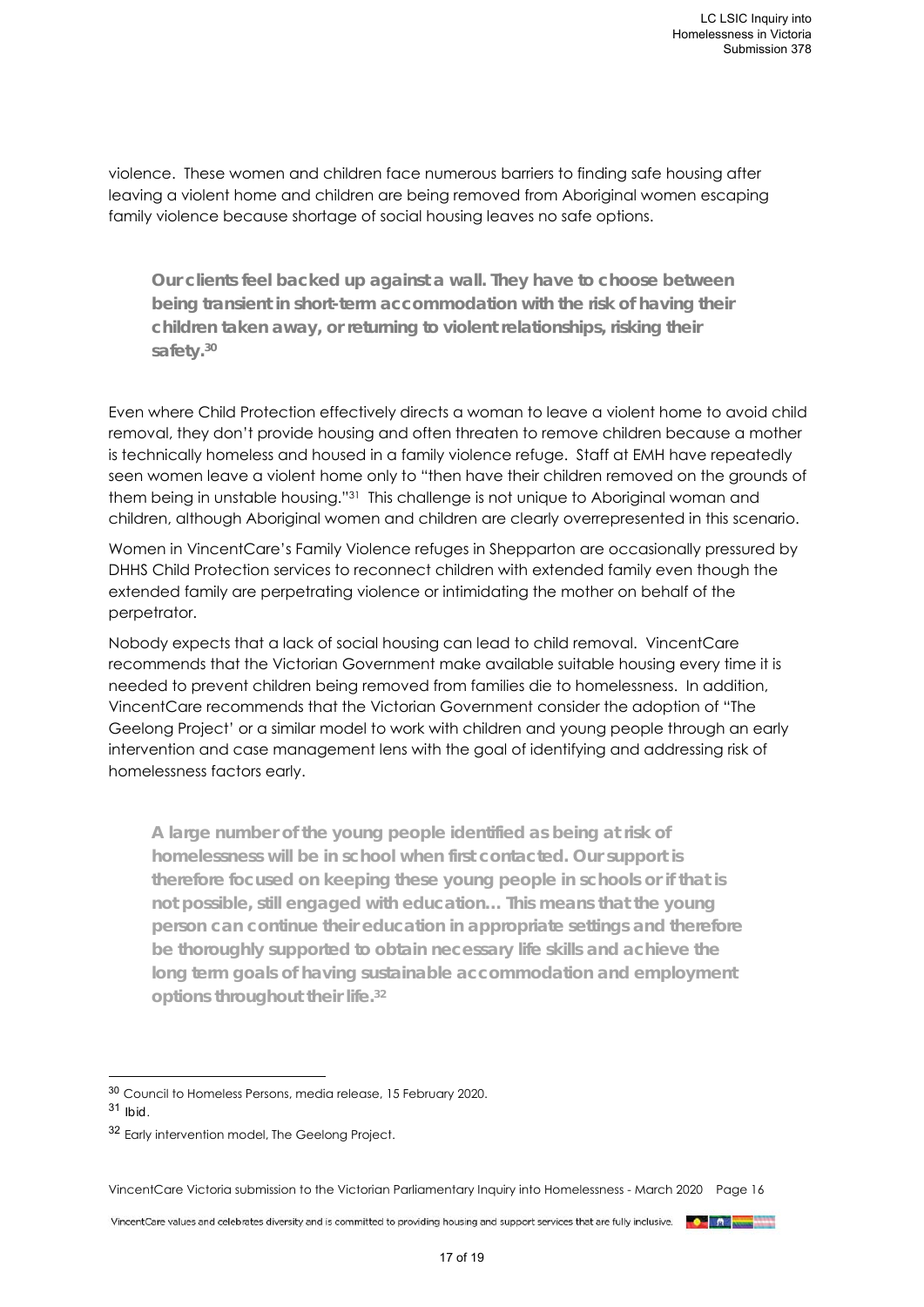Our goals of integrated case work, risk assessment and intervention sequencing can also extend beyond funded agencies. VincentCare encourages the Victorian Government to consider that Child Protection reshape practice to include a panel of relevant agencies and the client at all stages of case management to ensure that current and long-term goals are achieved. There are numerous case studies that demonstrate the frustration of clients, staff and sector that too often we work at cross purposes and undermine the long-term beneficial outcomes for our client. Indeed, situations are often made more complex and difficult to resolve when responding to the mandates of statutory agencies.

VincentCare seeks a new style of respectful engagement with Child Protection, and possibly other mandated agencies such as Corrections to develop better models of care for every client, with the intent that the work is holistic and increases the chances of our clients leading healthy lives in safe and sustainable going where they can thrive. The ANASH style panel could be used as a base for building a new way of practicing together.